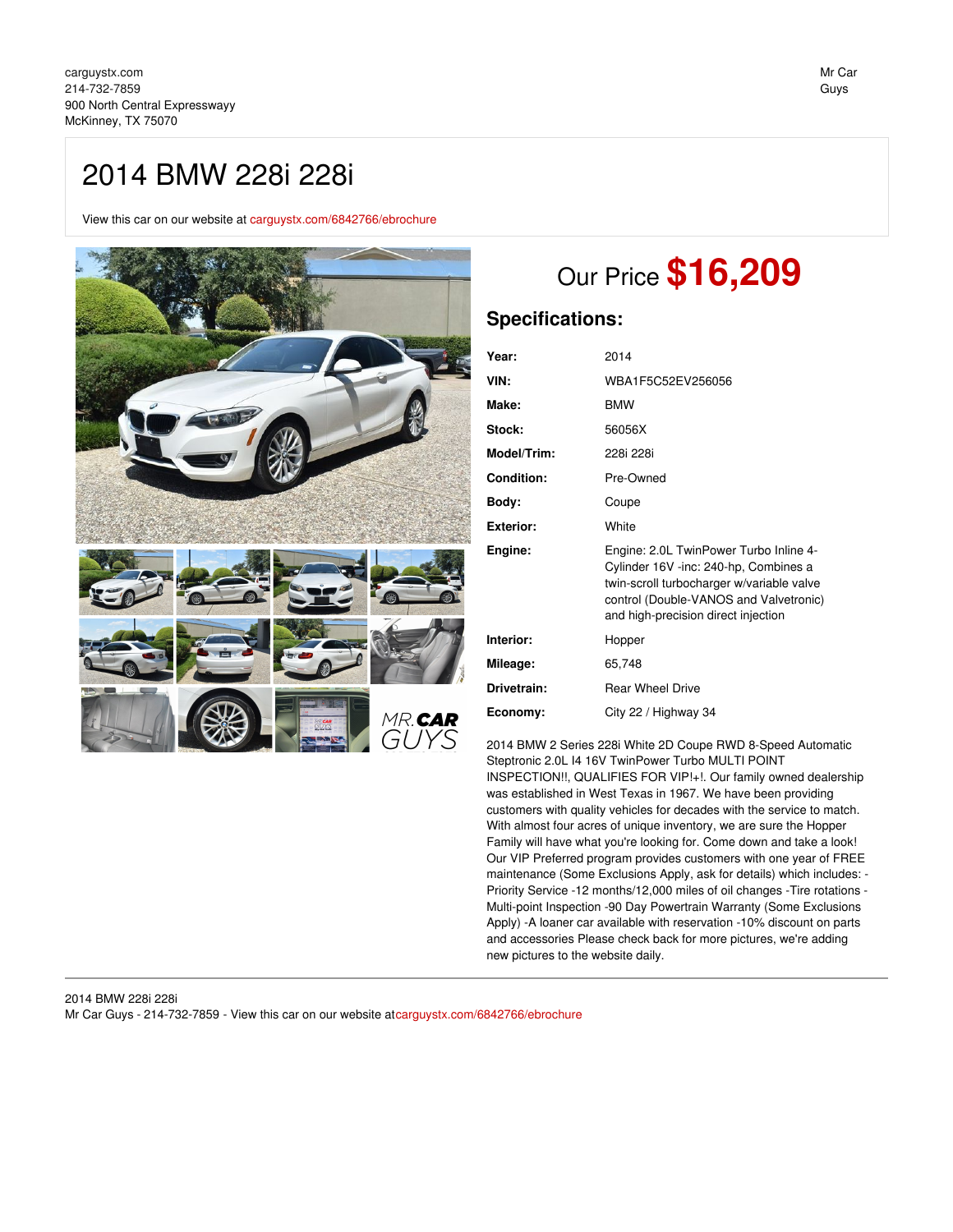

## 2014 BMW 228i 228i

Mr Car Guys - 214-732-7859 - View this car on our website a[tcarguystx.com/6842766/ebrochure](file:///6842766/ebrochure)

## **Installed Options**

### **Interior**

- Fixed Rear Windows- Sport Leather Steering Wheel- Front Cupholder- Rear Cupholder
- Front Cigar Lighter(s)- Ashtray- Proximity Key For Push Button Start Only
- Interior Lock Disable- Valet Function- Power Fuel Flap Locking Type
- Remote Keyless Entry w/Integrated Key Transmitter, 2 Door Curb/Courtesy, Illuminated Entry and Panic Button
- Remote Releases -Inc: Power Cargo Access- Cruise Control w/Steering Wheel Controls
- Dual Zone Front Automatic Air Conditioning
- HVAC -inc: Underseat Ducts, Residual Heat Recirculation and Console Ducts
- Illuminated Locking Glove Box- Driver Foot Rest
- Interior Trim -inc: Metal-Look Instrument Panel Insert, Metal-Look Door Panel Insert, Metal-Look Console Insert and Metal-Look Interior Accents
- Full Cloth Headliner- Leatherette Door Trim Insert
- Leather/Metal-Look Gear Shifter Material- SensaTec Upholstery
- Day-Night Rearview Mirror
- Driver And Passenger Visor Vanity Mirrors w/Driver And Passenger Illumination
- Full Floor Console w/Covered Storage, Rear Console w/Storage and 3 12V DC Power **Outlets**
- Front Map Lights- Fade-To-Off Interior Lighting
- Full Carpet Floor Covering -inc: Carpet Front And Rear Floor Mats
- Carpet Floor Trim and Carpet Trunk Lid/Rear Cargo Door Trim
- Cargo Area Concealed Storage- Cargo Net- Cargo Space Lights
- Front Bucket Seats -inc: 8-way manual adjustable and 2-way manual headrests
- Driver Seat- Passenger Seat
- 60-40 Folding Bench Front Facing Fold Forward Seatback Rear Seat
- Manual Tilt/Telescoping Steering Column
- Gauges -inc: Speedometer, Odometer, Tachometer, Trip Odometer and Trip Computer
- FOB Controls -inc: Cargo Access and Windows- Tracker System
- Hands-Free Bluetooth & USB Audio Connection- Driver And Passenger Door Bins
- Power 1st Row Windows w/Driver And Passenger 1-Touch Up/Down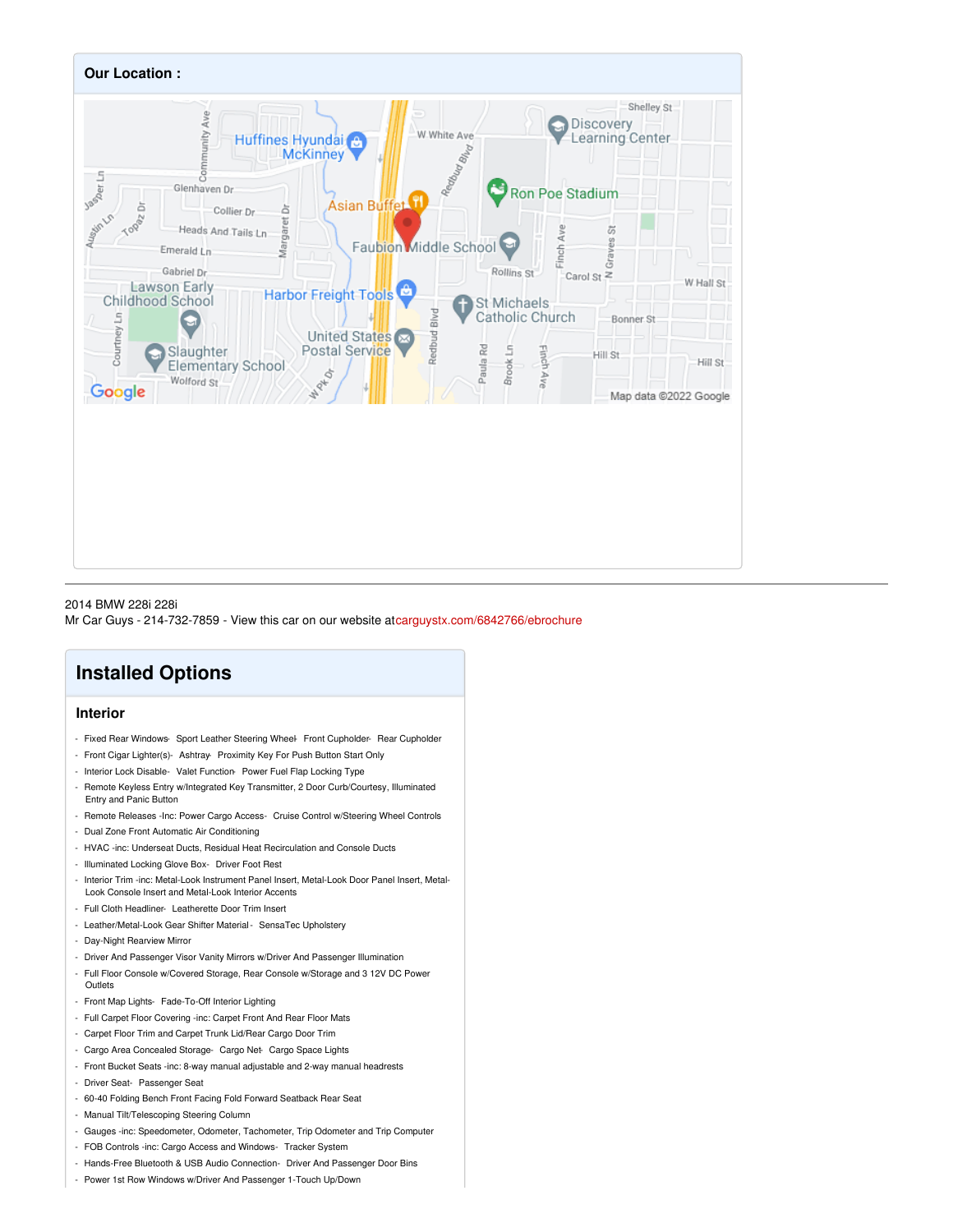- Delayed Accessory Power- Power Door Locks w/Autolock Feature- Systems Monitor
- Trip Computer- Outside Temp Gauge- Analog Display
- Manual Adjustable Rear Head Restraints- Sliding Front Center Armrest
- 2 Seatback Storage Pockets- Engine Immobilizer- 3 12V DC Power Outlets- Air Filtration

#### **Exterior**

- Wheels: 17 x 7.0 Light Alloy Y-Spoke (Style 380)
- Tires: P205/50R17 All Season Run-Flat -inc: Run-flat tires do not come equipped w/a spare wheel and tire, Driving over rough or damaged road surfaces, as well as debris, curbs and other obstacles, can cause serious damage to wheels, tires and suspension parts, This is more likely to occur w/low-profile tires, which provide less cushioning between the wheel and the road, Be careful to avoid road hazards and reduce your speed, especially if your vehicle is equipped w/low-profile tires
- Clearcoat Paint- Body-Colored Front Bumper w/Metal-Look Rub Strip/Fascia Accent
- Body-Colored Rear Bumper
- Chrome Side Windows Trim and Black Front Windshield Trim Perimeter/Approach Lights - Front Fog Lamps
- 
- Fully Automatic Aero-Composite Halogen Daytime Running Headlamps w/Delay-Off
- Tailgate/Rear Door Lock Included w/Power Door Locks Trunk Rear Cargo Access
- Chrome Grille- Fully Galvanized Steel Panels
- Speed Sensitive Rain Detecting Variable Intermittent Wipers w/Heated Jets
- Light Tinted Glass- Fixed Rear Window w/Defroster
- Body-Colored Power Heated Side Mirrors w/Power Folding and Turn Signal Indicator
- Body-Colored Door Handles

#### **Safety**

- Fixed Rear Windows- Sport Leather Steering Wheel- Front Cupholder- Rear Cupholder
- Front Cigar Lighter(s)- Ashtray- Proximity Key For Push Button Start Only
- Interior Lock Disable- Valet Function- Power Fuel Flap Locking Type
- Remote Keyless Entry w/Integrated Key Transmitter, 2 Door Curb/Courtesy, Illuminated Entry and Panic Button
- Remote Releases -Inc: Power Cargo Access- Cruise Control w/Steering Wheel Controls
- Dual Zone Front Automatic Air Conditioning
- HVAC -inc: Underseat Ducts, Residual Heat Recirculation and Console Ducts
- Illuminated Locking Glove Box- Driver Foot Rest
- Interior Trim -inc: Metal-Look Instrument Panel Insert, Metal-Look Door Panel Insert, Metal-Look Console Insert and Metal-Look Interior Accents
- Full Cloth Headliner- Leatherette Door Trim Insert
- Leather/Metal-Look Gear Shifter Material- SensaTec Upholstery
- Day-Night Rearview Mirror
- Driver And Passenger Visor Vanity Mirrors w/Driver And Passenger Illumination
- Full Floor Console w/Covered Storage, Rear Console w/Storage and 3 12V DC Power
- **Outlets**
- Front Map Lights- Fade-To-Off Interior Lighting
- Full Carpet Floor Covering -inc: Carpet Front And Rear Floor Mats
- Carpet Floor Trim and Carpet Trunk Lid/Rear Cargo Door Trim
- Cargo Area Concealed Storage- Cargo Net- Cargo Space Lights
- Front Bucket Seats -inc: 8-way manual adjustable and 2-way manual headrests
- Driver Seat- Passenger Seat
- 60-40 Folding Bench Front Facing Fold Forward Seatback Rear Seat
- Manual Tilt/Telescoping Steering Column
- Gauges -inc: Speedometer, Odometer, Tachometer, Trip Odometer and Trip Computer
- FOB Controls -inc: Cargo Access and Windows- Tracker System
- Hands-Free Bluetooth & USB Audio Connection- Driver And Passenger Door Bins
- Power 1st Row Windows w/Driver And Passenger 1-Touch Up/Down
- Delayed Accessory Power- Power Door Locks w/Autolock Feature- Systems Monitor
- Trip Computer- Outside Temp Gauge- Analog Display
- Manual Adjustable Rear Head Restraints- Sliding Front Center Armrest
- 2 Seatback Storage Pockets- Engine Immobilizer- 3 12V DC Power Outlets- Air Filtration

#### **Mechanical**

- 90-Amp/Hr Maintenance-Free Battery- Regenerative 170 Amp Alternator
- Gas-Pressurized Shock Absorbers- Front And Rear Anti-Roll Bars
- Electric Power-Assist Speed-Sensing Steering- 13.7 Gal. Fuel Tank
- Single Stainless Steel Exhaust w/Chrome Tailpipe Finisher
- Strut Front Suspension w/Coil Springs- Multi-Link Rear Suspension w/Coil Springs
- 4-Wheel Disc Brakes w/4-Wheel ABS, Front And Rear Vented Discs, Brake Assist and Hill Hold Control
- 3.91 Axle Ratio- Rear-Wheel Drive- Transmission w/Driver Selectable Mode
- Engine Auto Stop-Start Feature
- Transmission: 8-Speed Sport Auto w/Shift Paddles -inc: steering wheel-mounted shift paddles